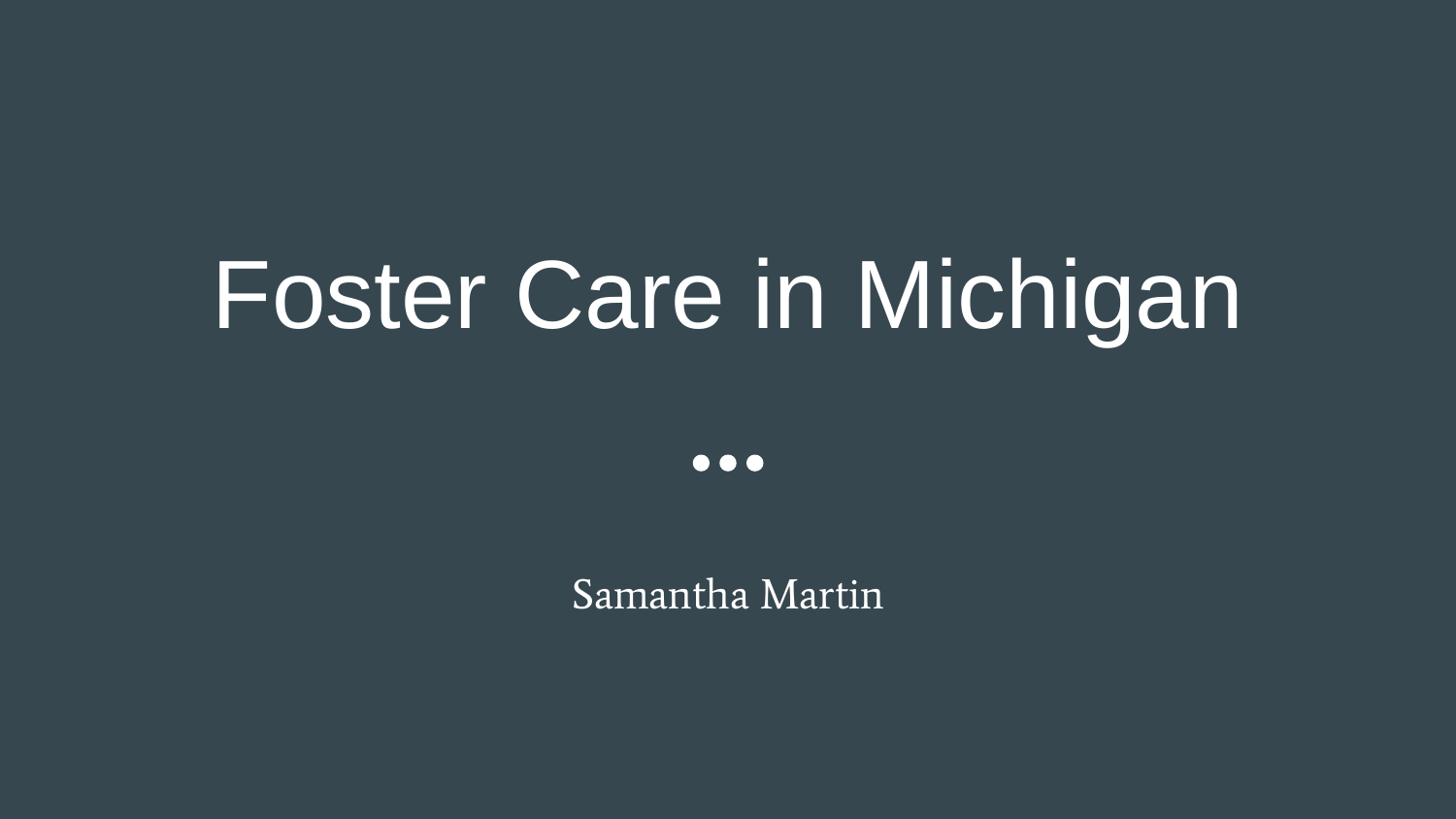## Early Childhood

## **Background**

[Childhood before foster care](https://www.google.com/maps/place/1195+Burts+Pit+Rd,+Northampton,+MA+01062/@42.3105812,-72.6997146,3a,75y,359.54h,83.01t/data=!3m7!1e1!3m5!1srTpARARKcPBJGj0ujXcpmQ!2e0!6s/geo2.ggpht.com/cbk?panoid=rTpARARKcPBJGj0ujXcpmQ&output=thumbnail&cb_client=search.TACTILE.gps&thumb=2&w=86&h=86&yaw=358.99628&pitch=0&thumbfov=100!7i13312!8i6656!4m5!3m4!1s0x89e6d8036bfed6e9:0xedabcda4b7fa320b!8m2!3d42.310809!4d-72.6997279) 

### **Challenges**

#### **Addiction**

- School absence
- Lack of basic needs/resources
- People in and out of the home
- Taking care of younger sister
- Removed at the age of 11

#### Positive Resources

- **Teachers**
- Role models
- **Friends**

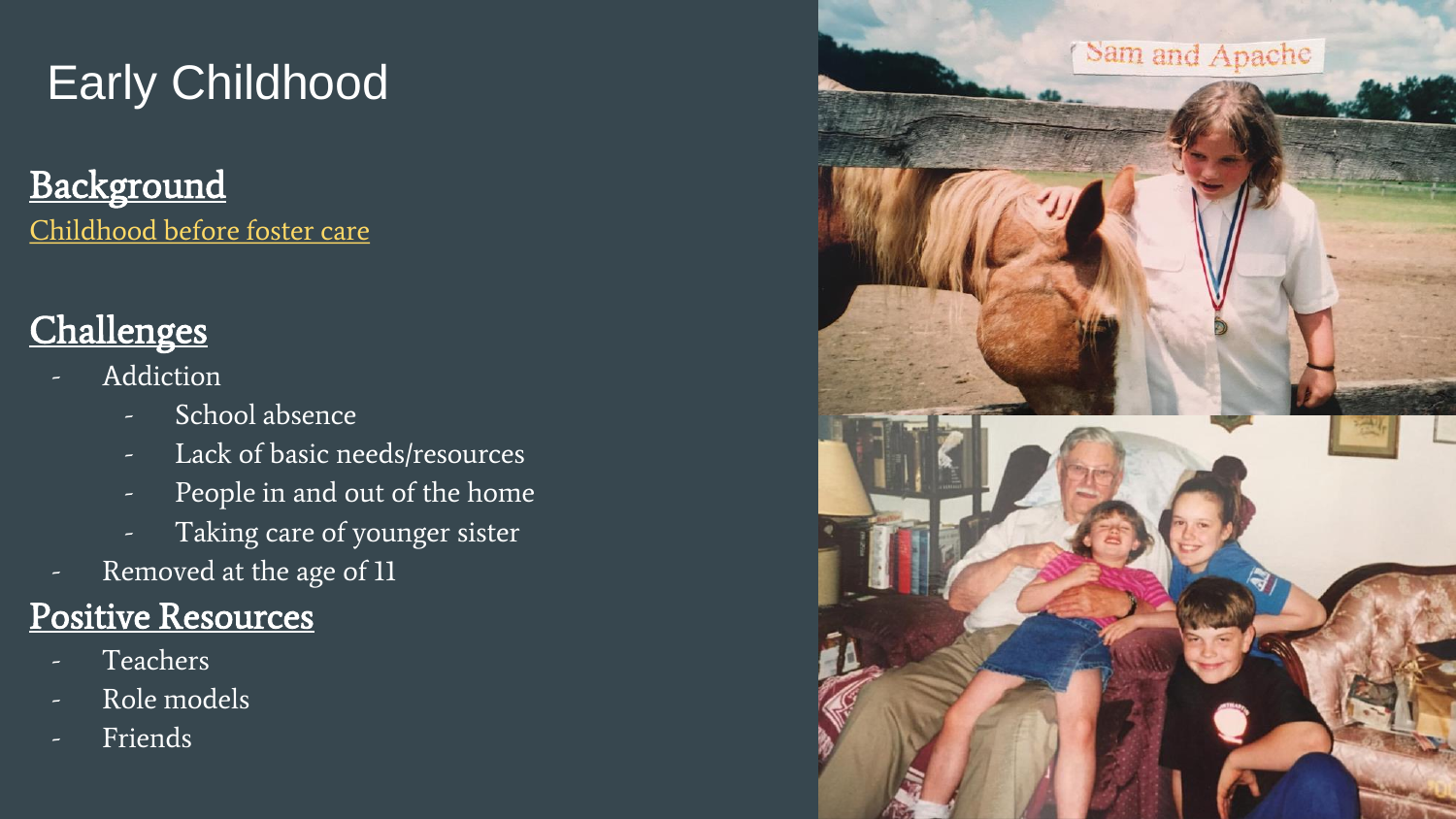## Life in the Foster System

#### Challenges

- Grief, loss, and trauma
- Mental health
- Fear of the unknown
- Catching up on school
- *Identity* crisis

#### Positive Resources

- **Mentors**
- Staying in touch with family
- Transparent social worker

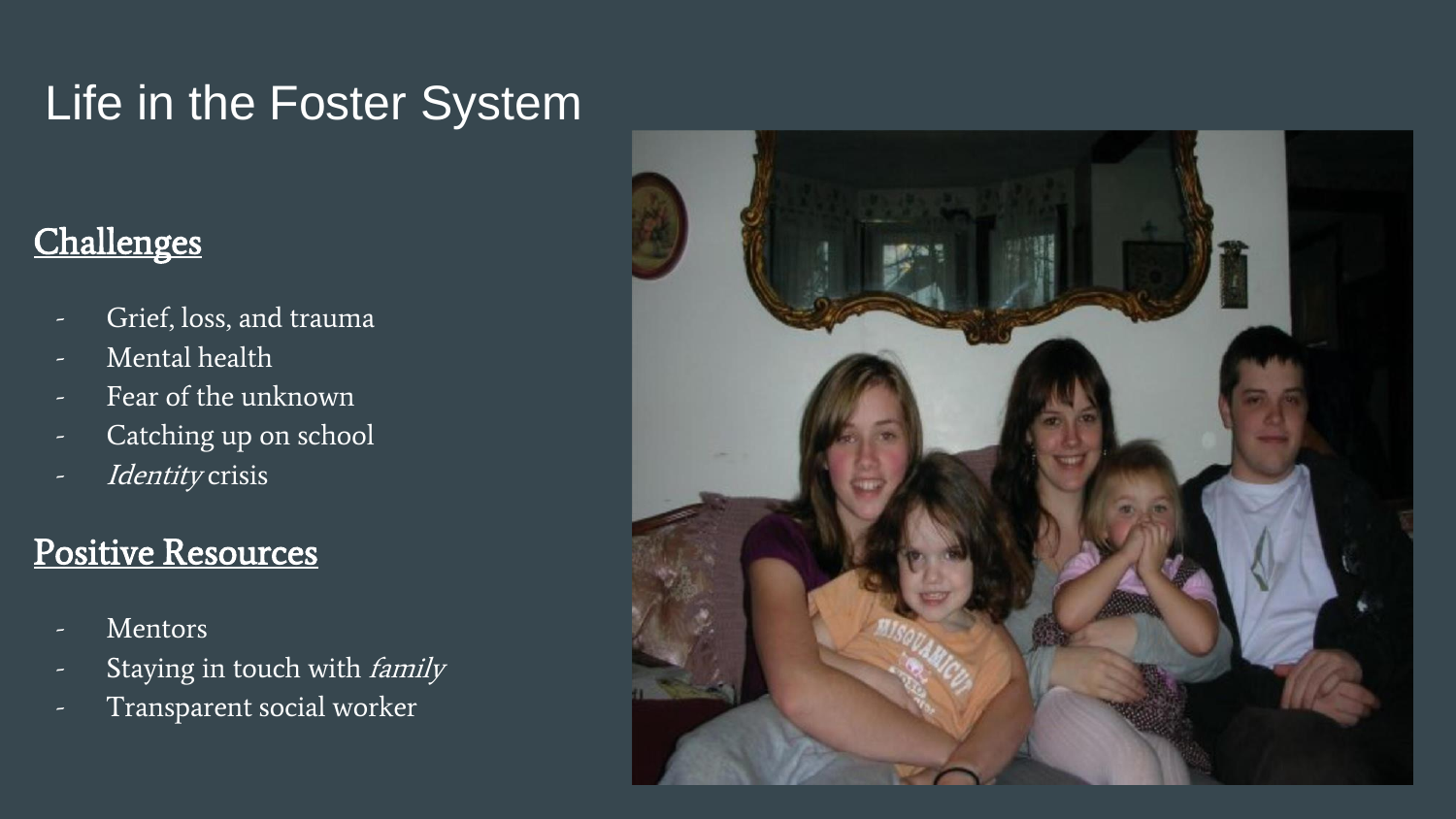## Becoming a Young Adult

#### **Challenges**

- Applying for college as first generation without support
- Health care
	- "When I turned 18 I lost my insurance through the state. I didn't know how to apply and I was terrified. To be honest, I didn't even know that I lost it until I went to the doctors. Thankfully FAME funded my insurance for the duration of my college career. I went months without health coverage and it gave me so much anxiety that it distracted me from my education."
- School breaks
- Mental health
- Affording classes

#### Positive Resources

- fostering connections act
- Spartan advantage
- Fame
- **ETV**